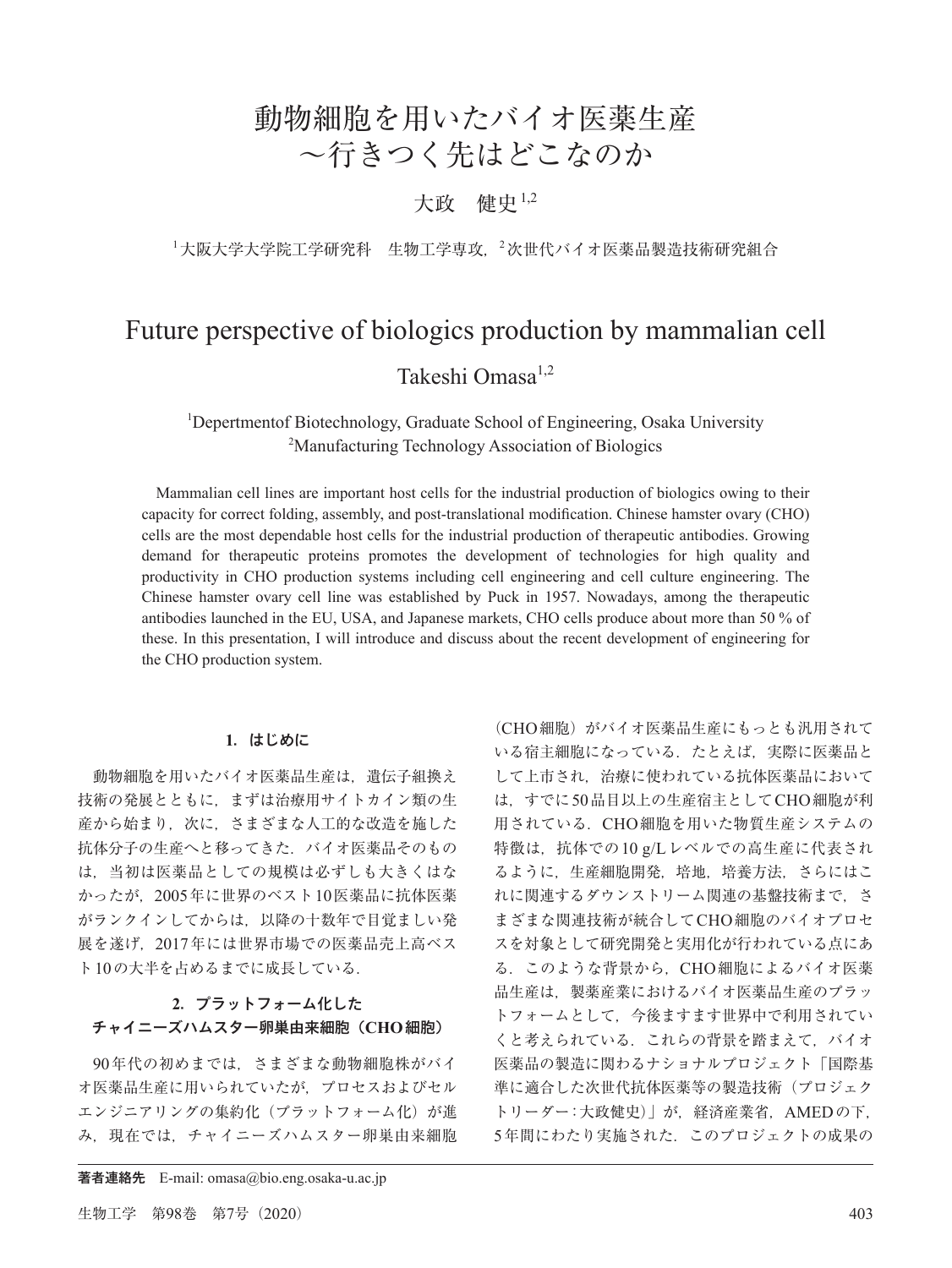詳細は,『生物工学会誌』において2か月にわたって特 集として紹介されており、詳細は省くが、次世代バイオ 医薬品製造技術研究組合において,逐次遺伝子組込みシ ステム(九州大),新規CHO細胞株開発(ちとせ研究 所/組合集中研),高機能遺伝子と迅速評価法(徳島大/ chromocenter),翻訳装置高機能化(ニッピ),小型ス クリーニング培養システム(エイブル/住友ベークライ ト),糖鎖構造に基づいたアフィニティ分離システム(東 ソー),低分子抗体用新規アフィニティ担体(カネカ), 迅速糖鎖分析法(住友ベークライト),糖鎖品質評価用 標品の開発(東京化成工業)など,さまざまな成果が達 成されている.また,これらの成果を統合して実証する 神戸GMP集中研も設置され,実証研究を行った.

## **3**.行きつく先はどこなのか

現在,CHO細胞が生産して上市されている抗体医薬 品は,従来の抗体だけでなく,これまで大腸菌や酵母で の生産が想定されてきたFabやScFvのような小分子抗 体医薬品からbispecific抗体のような複雑な分子にいた るまで幅広い. また、プロジェクトにおいて開発された 非常に増殖の速いCHO細胞(倍加時間10時間以下)も

実用化に向けて開発が行われている。これにより、従来 のプロセス時間が短縮され,より使いやすい,より微生 物に近い物質生産系の構築が期待できる.

#### **4**.まとめ

CHO細胞を用いたプラットフォーム技術は,今後そ の応用範囲が広がり,ますます多方面で用いられていく と考えられる.一方,その技術は微生物に比較して,自 在に生産系を構築できるものでもなく,細胞株構築から バイオプロセス全体にわたって,論理的なデザインが十 分にできているとは限らない.今後も本分野の継続的な 研究開発が、バイオ医薬品の産業化をさらに加速させ, 一般化させることは間違いない.技術開発の詳細につい ては参考文献を参照していただきたい.

#### 参考文献

- 1) 大政健史:PHARM TECH JAPAN, **34**, 1441 (2018).
- 2) 大政健史:PHARM TECH JAPAN, **34**, 1857 (2018).
- 3) 大政健史:生物工学,**97**, 321 (2019).
- 4) 大政健史:生物工学,**97**, 422 (2019).

# The human protein atlas and engineered affibody molecules

## Stefan Ståhl\* and Mathias Uhlén

Dept. Protein Science, Science for Life Laboratory and AlbaNova University Center, School of Engineering Sciences in Chemistry, Biotechnology and Health, KTH - Royal Institute of Technology, Stockholm, SWEDEN

## **Introduction**

The research within the department has over the years focused on two main areas; (i) to engineer small affinity proteins to bind any protein, for use in various applications in biotechnology and medicine, and (ii) a program with an aim to map all human proteins in tissues, organs and cells using integration of various omics technologies, including antibody-based imaging, transcriptomics and systems biology.

#### **The affibody technology**

A unique scaffold protein named affibody (only 58 amino acids in size), was developed in the department more than 20 years ago, and has over the years been explored in various applications<sup>1</sup>, and more than  $500$ studies have been published.

As the affibodies have been found safe and efficacious in humans for medical imaging applications, now in late-stage clinical testing for medical imaging of breast cancer<sup>1)</sup>, the affibodies are currently also being evaluated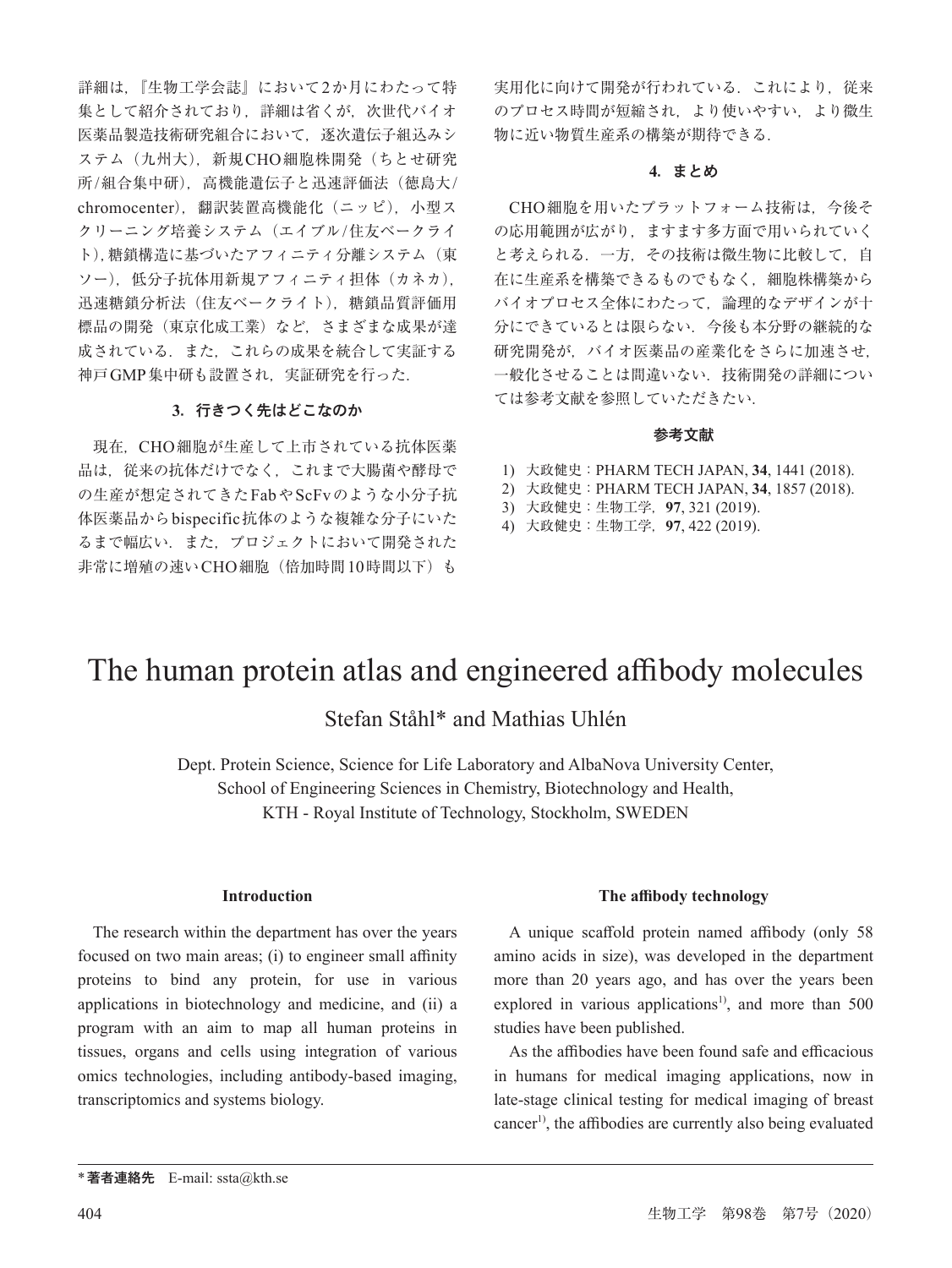as "next-generation biological drugs", thus as an alternative to therapeutic antibodies. Several different concepts are being explored in preclinical studies in oncology, typically in bi- or multispecific formats, including payload delivery and prodrug concepts<sup>1)</sup>. Due to their small size, affibodies are rapidly excreted, and for therapeutic applications extended circulation times in blood are required. Thus, another small (5 kDa), scaffold protein, a high-affinity albumin binding domain (ABD) was engineered and deimmunized to minimize immunogenicity, and found safe and suitable to prolong circulation of pharmaceutical proteins $<sup>1</sup>$ .</sup>

In the clinically most advanced study, affibody molecules specific for IL-17, a well-known driver of psoriasis, have been formatted into a small dimeric "IL-17 trap" with sub-picomolar affinity and fused to ABD for prolonged long plasma half-life. The molecule is now in phase II clinical development in patients with moderateto-severe psoriasis and more than 200 patients have been treated with excellent clinical effect and no reported adverse effects. Another example is an affibody molecule binding the neonatal Fc receptor (FcRn) in a pH-dependent manner, allowing for endosomal recycling. The concept has advanced into clinical evaluation for the purpose of treating autoimmune diseases by depletion of IgG.

#### **The Human Protein Atlas (HPA)**

The Human Protein Atlas (HPA) program is an international effort starting in 2003 (led from KTH), taking advantage of highly specific polyclonal affibodies for the mapping of all 20,000 proteins in cells and tissues of human origin. The current version HPA program consists of six separate publicly available parts (www.proteinatlas.org), each focusing on a particular aspect of the genome-wide analysis of the human proteins, including a *Tissue Atlas* showing the distribution of the proteins across all major cells, tissues and organs in the human body2), a *Cell Atlas* showing the subcellular localization of proteins in single cells $^{3)}$  and the *Pathology Atlas* showing the impact of protein levels on survival of cancer patients<sup>4)</sup>. In the last year, three new additions have been launched; a *Blood Atlas* showing the proteins across the major immune cells, including also data regarding the number and concentrations of human blood proteins<sup>5)</sup>, a *Brain Atlas* showing the proteins located to different regions of the human brain as well as the brains of pig and mouse<sup>6</sup> and the *Metabolic Atlas* with a model of the metabolic enzymes in humans and their location to different tissues (unpublished). Considerable efforts have indeed been spent to validate the antibodies used in the program<sup>7</sup>.

#### **Conclusions**

A majority of the best-selling pharmaceuticals today are protein drugs, and an increasing number are not traditional monoclonal antibodies, but rather engineered derivatives. It is likely that we in the near future will also see engineered scaffold proteins, such as the affibodies, among these "next-generation biological drugs".

The HPA database has more than 300,000 visitors per month and is one of the most visited biological databases in the world. More than five peer-reviewed publications are published in average by external groups every day and the HPA program has thus so far contributed to several thousands of publications in the field of human biology and disease.

#### **References**

- 1) Ståhl, S. *et al.*: *Trends Biotechnol.*, **35**, 691 (2017).
- 2) Uhlén, M. *et al.*: *Science*, **347**, 1260419 (2015).
- 3) Thul, P. J. *et al.*: *Science*, **356**, eaal3321 (2017).
- 4) Uhlén, M. *et al.*: *Science*, **357**, eaan2507 (2017).
- 5) Uhlén, M. *et al.*: *Science*, **366**, eaax9198 (2019).
- 6) Sjöstedt, E. *et al.*: *Science*, **367**, eaay5947 (2020).
- 7) Uhlén, M. *et al.*: *Nat. Methods*, **13**, 823 (2016).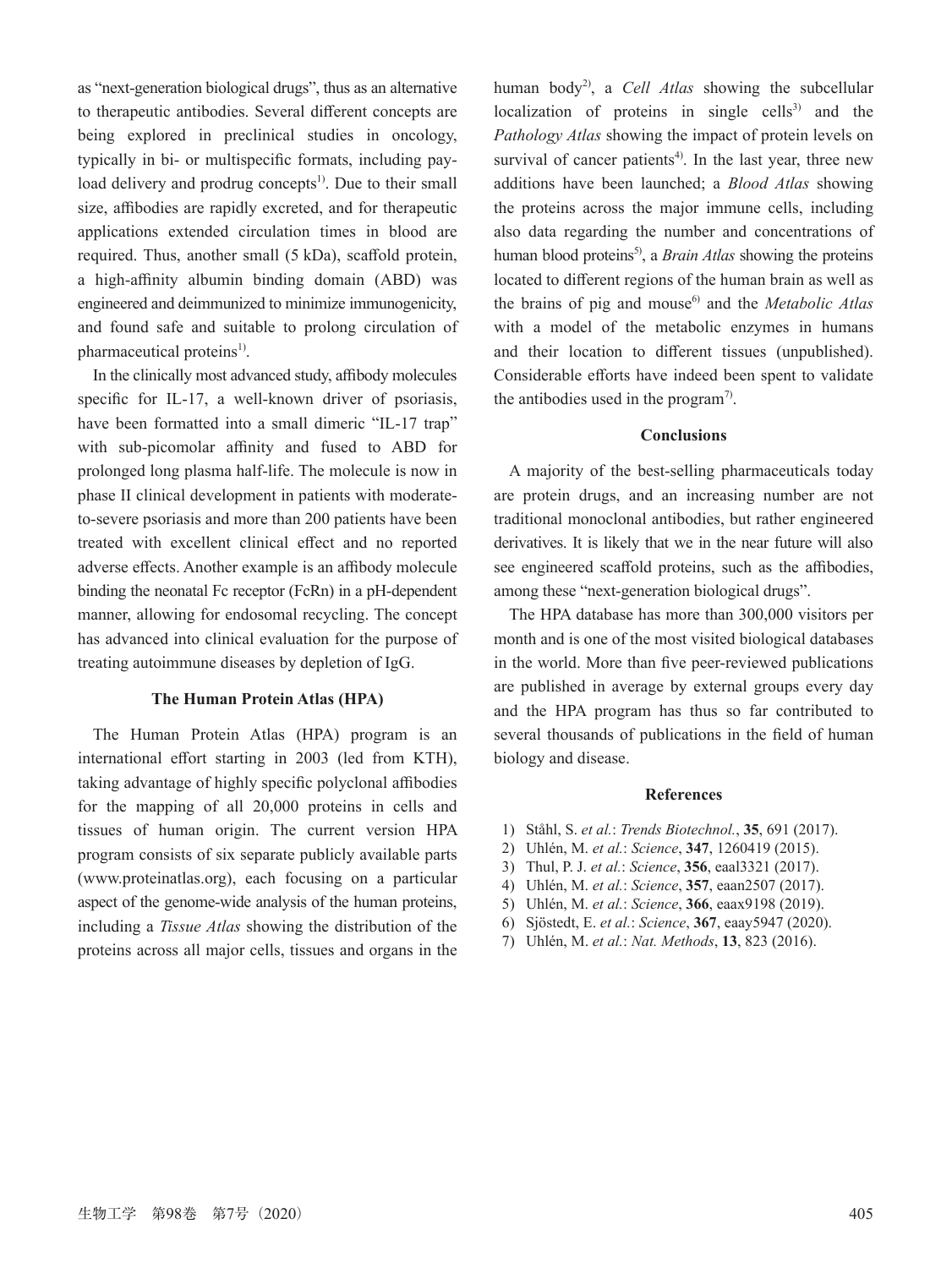## 治療・創薬を指向した機能性細胞創製技術の現状

## 河原 正浩

医薬基盤・健康・栄養研究所 ワクチン・アジュバント研究センター

# Current status of functional cell design technologies directed toward therapy and drug discovery

## Masahiro Kawahara

Center for Vaccine and Adjuvant Research, National Institutes of Biomedical Innovation, Health and Nutrition

As cancer therapy using chimeric antigen receptor (CAR)-T cells has become practical in recent years, many researchers now try to investigate approaches aiming at therapeutic applications by creating functional cells with artificial targeting and reactivity by gene transfer. In addition, drug discovery that targets intracellular protein-protein interactions attracts much attention, and the development of functional cells capable of screening various protein-protein interactions in an intracellular environment has been demanded. In order to create these functional cells, a technique for arbitrarily controlling cell fates is essential. Therefore, we created artificial receptors in which the ligand-recognition and signaling properties of the wild-type receptor were designed and modified by genetic engineering. Utilizing such artificial receptors, we developed a platform technology for arbitrarily controlling cell fate. In this presentation, part of our technological development is introduced.

## **1**.はじめに

近年, chimeric antigen receptor (CAR)-T細胞による がん治療が実用化されたように,生体内にない標的指向 性や反応性を持った機能性細胞を遺伝子導入によって創 製し,治療応用を目指すアプローチが盛んになってきた. また,細胞内タンパク質間相互作用を標的とした創薬が 注目されており,細胞内環境にて種々のタンパク質間相 互作用をスクリーニング可能な系の開発が求められてい る.これらの実現に供する機能性細胞を創製するために は,細胞運命を自在に制御する技術が肝要である.そこ で我々は,遺伝子工学的に受容体のリガンド受容能やシ グナル伝達特性を設計・改変した人工受容体を創製し, 細胞運命を自在に制御するためのプラットフォーム技術 を開発してきた.本講演では,我々の技術開発の一端を 紹介する.

## **2**.種々の運命を制御する **cell fate-inducing CAR**発現機能性細胞の創製

細胞運命を制御するサイトカイン受容体の細胞外ドメ インに存在するリガンド認識部位を抗体可変領域に置換 した種々のCARをデザインした.これらのCARをそれ ぞれ遺伝子導入して発現させた細胞では,用いた受容体 のシグナル特性に応じて増殖・分化・遊走・死といった 細胞運命を特異的抗原の添加により制御できた<sup>1)</sup>. 標的 細胞も,T細胞のみならず造血幹細胞を含む血球細胞全 般,上皮細胞,iPS細胞,がん細胞など,幅広い種類の 細胞に適用できた.このことは,CARはいわゆる CAR-Tとしてのがん治療分野での実用化のみならず, 種々の運命を制御するcell fate-inducing CARとして, 今後幅広い疾患に対する有効な治療用分子ツールとなる 可能性を示している.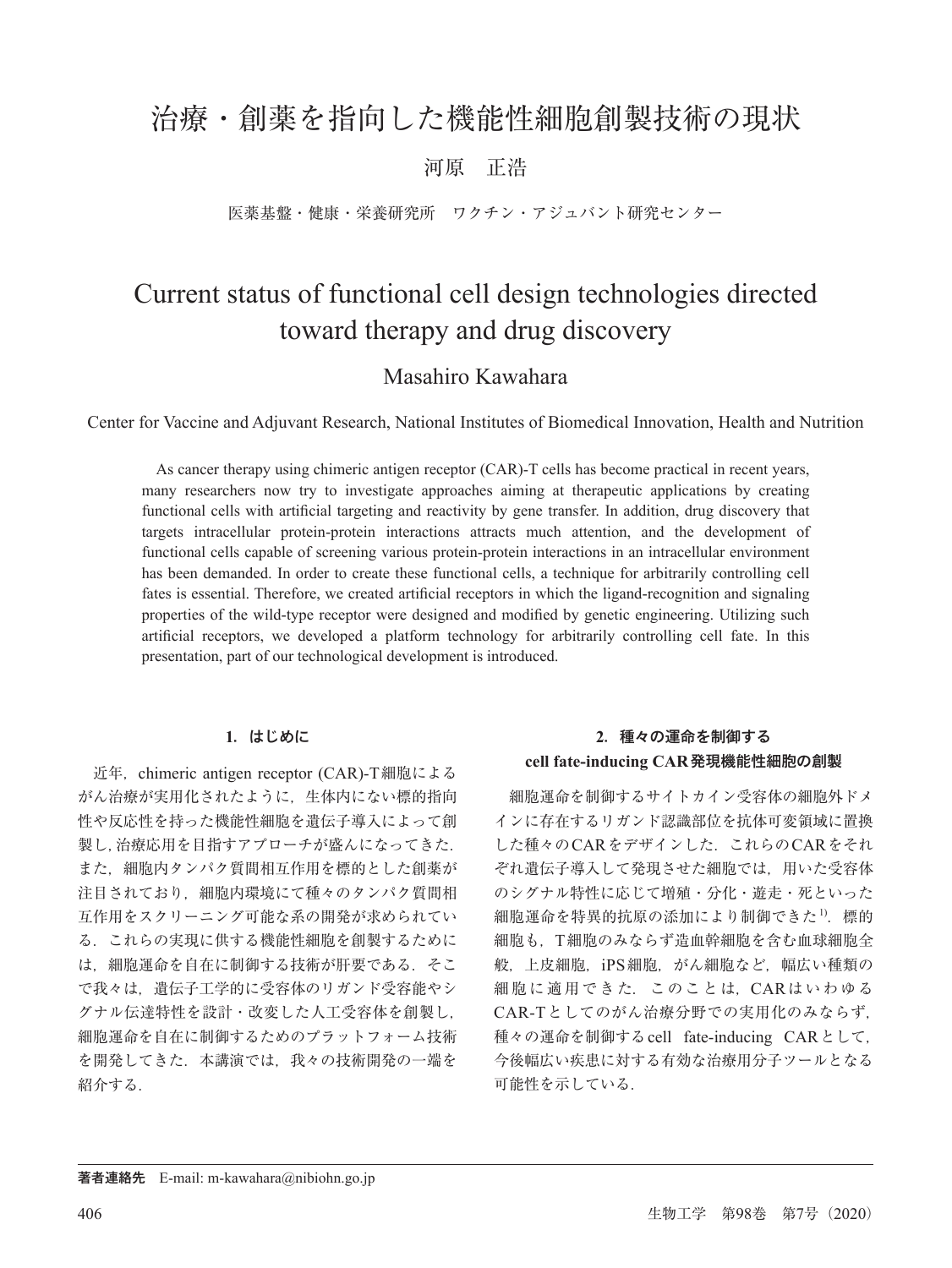## **3**.**CAR**の概念を応用した タンパク質間相互作用検出法

サイトカイン受容体は二量体以上の多量体を形成して 活性化される.そこで,前項のCARのうち,増殖誘導 型CARのリガンド認識ドメインを任意の二種類の標的 タンパク質に置換し,標的タンパク質間相互作用を細胞 増殖の有無で簡便に検出できる系をデザインした.また, 増殖誘導型CARは本来の受容体発現部位である細胞膜 上だけでなく,細胞内でも機能することを見いだした. 以上を組み合わせて,細胞外のみならず細胞内での抗体・ ペプチドのライブラリースクリーニングや親和性成熟を 実証した<sup>2,3)</sup>. 本系では化合物ライブラリーを扱うこと も可能であり,タンパク質間相互作用に着目した創薬へ の応用が期待される.

#### **4**.まとめ

以上で紹介したアプローチ以外にも,リガンド認識ド メインとして合成小分子や青色光に応答するタンパク質 ドメインを組み込んだ人工受容体も機能させることに成 功した.また,人工受容体のシグナル伝達ドメインとし て,シグナル伝達分子の結合特性に関わるチロシンモ チーフ配列をボトムアップ的に配置し,天然にないシグ ナル伝達特性を持つ人工受容体を創製することにも成功 した.このように,任意の特性を持つ人工受容体をデザ インすることで,細胞機能自体を創り込み,治療・創薬 へとつなげていきたい.

## 文 献

- 1) Tsukamoto, T. *et al.*: *Biotechnol. J.*, **15**, 1900052 (2020).
- 2) Eguchi, A. *et al.*: *Biotechnol. Bioeng.*, **116**, 1742 (2019).
- 3) Nguyen, T. D. *et al.*: *Biotechnol. J.*, **14**, 1800350 (2019).

# 細胞治療・再生医療における製造の課題,解決に向けて

## 仲 崇宏

## テルモBCT株式会社

# Scaling cell therapy/regenerative medicine, bridging the gap ̶Challenges in cell product manufacturing̶

## Takahiro Naka

## TerumoBCT Japan. Inc.

Cellular therapies and regenerative medicines have vast potential to treat a multitude of diseases and conditions and offer the promise to revolutionize medicine. To bring cellular therapies to patients successfully, cell therapy developers will require a way to easy and cost-effective scale production. It also will require compliance to regulations, current Good Manufacturing Practices (cGMP), and safeguarding the quality of the product. The gap between research and development, and commercialization remains wide and poses one of the biggest challenges for the industry at the moment. Today, we shall discuss considerations and solutions to bridge the gap.